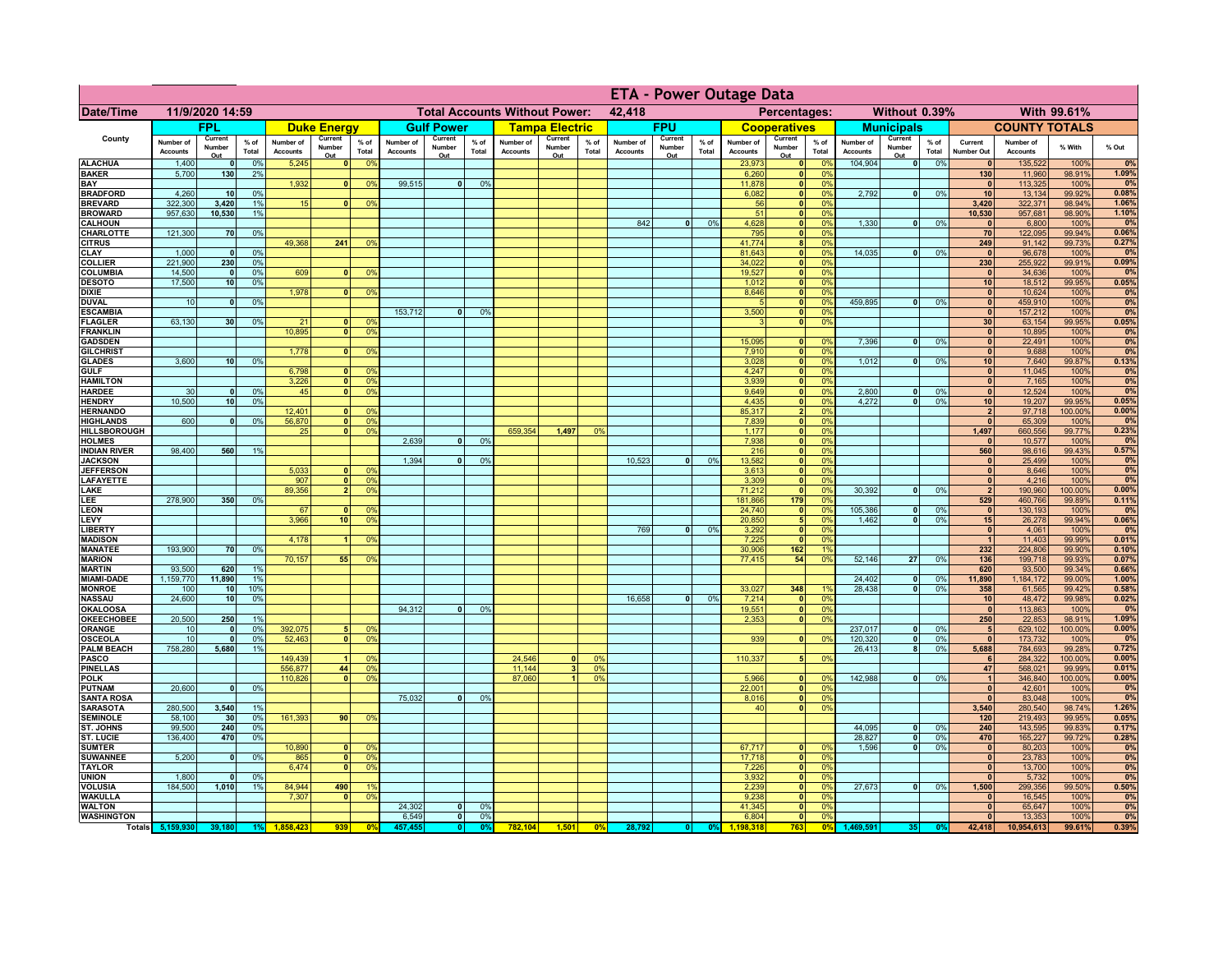## 11/9/2020 3:00 PM ETA

| <b>Power Provider</b>                          | <b>County</b>       | <b>Number of Customers</b> | <b>Current Number Out</b> | <b>Outage Percentage</b> | <b>Estimated Restore Time</b> |
|------------------------------------------------|---------------------|----------------------------|---------------------------|--------------------------|-------------------------------|
| Florida Power and Light Company                | MIAMI-DADE          | 1,159,770                  | 11,890                    | 1.03%                    | <b>TBD</b>                    |
|                                                |                     |                            |                           |                          |                               |
| Florida Power and Light Company                | <b>BROWARD</b>      | 957,630                    | 10,530                    | 1.10%                    | TBD                           |
| Florida Power and Light Company                | PALM BEACH          | 758,280                    | 5,680                     | 0.75%                    | <b>TBD</b>                    |
| Florida Power and Light Company                | SARASOTA            | 280,500                    | 3,540                     | 1.26%                    | TBD                           |
| Florida Power and Light Company                | <b>BREVARD</b>      | 322,300                    | 3,420                     | 1.06%                    | <b>TBD</b>                    |
| Tampa Electric Company                         | HILLSBOROUGH        | 659,354                    | 1,497                     | 0.23%                    | $24$                          |
| Florida Power and Light Company                | <b>VOLUSIA</b>      | 184,500                    | 1,010                     | 0.55%                    | <b>TBD</b>                    |
| Florida Power and Light Company                | <b>MARTIN</b>       | 93,500                     | 620                       | 0.66%                    | TBD                           |
| Florida Power and Light Company                | <b>INDIAN RIVER</b> | 98,400                     | 560                       | 0.57%                    | <b>TBD</b>                    |
| <b>Duke Energy</b>                             | <b>VOLUSIA</b>      | 84,944                     | 490                       | 0.58%                    | TBD                           |
| Florida Power and Light Company                | ST. LUCIE           | 136,400                    | 470                       | 0.34%                    | <b>TBD</b>                    |
| Florida Power and Light Company                | LEE                 | 278,900                    | 350                       | 0.13%                    | TBD                           |
|                                                | <b>MONROE</b>       |                            | 348                       | 1.05%                    | <b>TBD</b>                    |
| Florida Keys Electric Cooperative              |                     | 33,027                     |                           |                          |                               |
| Florida Power and Light Company                | OKEECHOBEE          | 20,500                     | 250                       | 1.22%                    | TBD                           |
| <b>Duke Energy</b>                             | <b>CITRUS</b>       | 49,368                     | 241                       | 0.49%                    | <b>TBD</b>                    |
| Florida Power and Light Company                | ST. JOHNS           | 99,500                     | 240                       | 0.24%                    | TBD                           |
| Florida Power and Light Company                | <b>COLLIER</b>      | 221,900                    | 230                       | 0.10%                    | <b>TBD</b>                    |
| Lee County Electric Cooperative                | LEE                 | 181,866                    | 179                       | 0.10%                    | TBD                           |
| Peace River Electric Cooperative, Inc.         | MANATEE             | 30,906                     | 162                       | 0.52%                    | <b>TBD</b>                    |
| Florida Power and Light Company                | <b>BAKER</b>        | 5,700                      | 130                       | 2.28%                    | TBD                           |
| <b>Duke Energy</b>                             | SEMINOLE            | 161,393                    | 90                        | 0.06%                    | <b>TBD</b>                    |
| Florida Power and Light Company                | CHARLOTTE           | 121,300                    | 70                        | 0.06%                    | TBD                           |
| Florida Power and Light Company                | MANATEE             | 193,900                    | 70                        | 0.04%                    | <b>TBD</b>                    |
|                                                |                     |                            |                           |                          |                               |
| Duke Energy                                    | <b>MARION</b>       | 70,157                     | 55                        | 0.08%                    | TBD                           |
| Sumter Electric Cooperative, Inc.              | <b>MARION</b>       | 60,503                     | 54                        | 0.09%                    | <b>TBD</b>                    |
| Duke Energy                                    | PINELLAS            | 556,877                    | 44                        | 0.01%                    | <b>TBD</b>                    |
| Florida Power and Light Company                | <b>FLAGLER</b>      | 63,130                     | 30                        | 0.05%                    | <b>TBD</b>                    |
| Florida Power and Light Company                | SEMINOLE            | 58,100                     | 30                        | 0.05%                    | TBD                           |
| Ocala (Ocala Electric Utility)                 | <b>MARION</b>       | 52,146                     | 27                        | 0.05%                    | <b>TBD</b>                    |
| Duke Energy                                    | LEVY                | 3,966                      | 10                        | 0.25%                    | <b>TBD</b>                    |
| Florida Power and Light Company                | <b>BRADFORD</b>     | 4,260                      | 10                        | 0.23%                    | <b>TBD</b>                    |
| Florida Power and Light Company                | <b>DESOTO</b>       | 17,500                     | 10                        | 0.06%                    | <b>TBD</b>                    |
| Florida Power and Light Company                | <b>GLADES</b>       | 3,600                      | 10                        | 0.28%                    | <b>TBD</b>                    |
| Florida Power and Light Company                | <b>HENDRY</b>       | 10,500                     | 10                        | 0.10%                    | <b>TBD</b>                    |
|                                                |                     | 100                        | 10                        |                          | <b>TBD</b>                    |
| Florida Power and Light Company                | <b>MONROE</b>       |                            |                           | 10.00%                   |                               |
| Florida Power and Light Company                | NASSAU              | 24,600                     | 10                        | 0.04%                    | TBD                           |
| Lake Worth Utilities                           | <b>PALM BEACH</b>   | 26,413                     | $\bf 8$                   | 0.03%                    | <b>TBD</b>                    |
| Withlacoochee River Electric Cooperative, Inc. | <b>CITRUS</b>       | 26,118                     | 8                         | 0.03%                    | TBD                           |
| Central Florida Electric Cooperative           | LEVY                | 18,470                     | 5                         | 0.03%                    | <b>TBD</b>                    |
| Duke Energy                                    | ORANGE              | 392,075                    | 5                         | 0.00%                    | TBD                           |
| Withlacoochee River Electric Cooperative, Inc. | <b>PASCO</b>        | 110,302                    | 5                         | 0.00%                    | TBD                           |
| Tampa Electric Company                         | PINELLAS            | 11,144                     | 3                         | 0.03%                    | Restored                      |
| <b>Duke Energy</b>                             | LAKE                | 89,356                     | $\overline{2}$            | 0.00%                    | <b>TBD</b>                    |
| Withlacoochee River Electric Cooperative, Inc. | <b>HERNANDO</b>     | 85,130                     | $\overline{2}$            | 0.00%                    | TBD                           |
| Duke Energy                                    | <b>MADISON</b>      | 4,178                      | $\mathbf{1}$              | 0.02%                    | <b>TBD</b>                    |
| Duke Energy                                    | PASCO               | 149,439                    | $\mathbf{1}$              | 0.00%                    | <b>TBD</b>                    |
|                                                |                     |                            | $\mathbf{1}$              |                          |                               |
| Tampa Electric Company                         | <b>POLK</b>         | 87,060                     |                           | 0.00%                    | $24$                          |
| Central Florida Electric Cooperative           | <b>ALACHUA</b>      | 918                        | 0                         | 0.00%                    | TBD                           |
| Central Florida Electric Cooperative           | <b>DIXIE</b>        | 8,025                      | $\pmb{0}$                 | 0.00%                    | <b>TBD</b>                    |
| Central Florida Electric Cooperative           | <b>GILCHRIST</b>    | 7,906                      | 0                         | 0.00%                    | TBD                           |
| Central Florida Electric Cooperative           | LAFAYETTE           | 9                          | 0                         | 0.00%                    | <b>TBD</b>                    |
| Central Florida Electric Cooperative           | <b>MARION</b>       | 9                          | 0                         | 0.00%                    | TBD                           |
| Chattahoochee Electric                         | GADSDEN             | 1,173                      | 0                         | 0.00%                    | <b>TBD</b>                    |
| Choctawhatchee Electric Cooperative            | <b>HOLMES</b>       | 321                        | 0                         | 0.00%                    | TBD                           |
| Choctawhatchee Electric Cooperative            | <b>OKALOOSA</b>     | 19,551                     | $\mathsf{O}\xspace$       | 0.00%                    | TBD                           |
| Choctawhatchee Electric Cooperative            | SANTA ROSA          | 172                        | 0                         | 0.00%                    | TBD                           |
| Choctawhatchee Electric Cooperative            | <b>WALTON</b>       | 41,246                     | 0                         | 0.00%                    | <b>TBD</b>                    |
|                                                | <b>ALACHUA</b>      |                            | 0                         | 0.00%                    |                               |
| City of Alachua                                |                     | 4,506                      |                           |                          | TBD                           |
| City of Bartow                                 | <b>POLK</b>         | 12,074                     | 0                         | 0.00%                    | <b>TBD</b>                    |
| City of Blountstown                            | CALHOUN             | 1,330                      | 0                         | 0.00%                    | TBD                           |
| City of Bushnell                               | <b>SUMTER</b>       | 1,596                      | $\pmb{0}$                 | 0.00%                    | <b>TBD</b>                    |
| City of Clewiston                              | <b>HENDRY</b>       | 4,272                      | 0                         | 0.00%                    | TBD                           |
| City of Fort Meade                             | <b>POLK</b>         | 2,379                      | $\pmb{0}$                 | 0.00%                    | <b>TBD</b>                    |
| City of Havana                                 | GADSDEN             | 1,455                      | 0                         | 0.00%                    | TBD                           |
| City of Leesburg                               | LAKE                | 24,500                     | $\pmb{0}$                 | 0.00%                    | <b>TBD</b>                    |
| City of Moore Haven                            | <b>GLADES</b>       | 1,012                      | 0                         | 0.00%                    | TBD                           |
| City of Mount Dora                             | LAKE                | 5,892                      | $\pmb{0}$                 | 0.00%                    | <b>TBD</b>                    |
| City of Newberry                               | ALACHUA             | 1,898                      | 0                         | 0.00%                    | TBD                           |
| City of Quincy                                 | GADSDEN             | 4,768                      | 0                         | 0.00%                    | TBD                           |
|                                                |                     |                            |                           |                          |                               |
| City of Starke                                 | <b>BRADFORD</b>     | 2,792                      | 0                         | 0.00%                    | TBD                           |
| City of Tallahassee                            | LEON                | 105,386                    | $\mathbf 0$               | 0.00%                    | <b>TBD</b>                    |
| City of Vero Beach                             | <b>INDIAN RIVER</b> | 0                          | 0                         |                          | TBD                           |
| City of Wauchula                               | HARDEE              | 2,800                      | 0                         | 0.00%                    | <b>TBD</b>                    |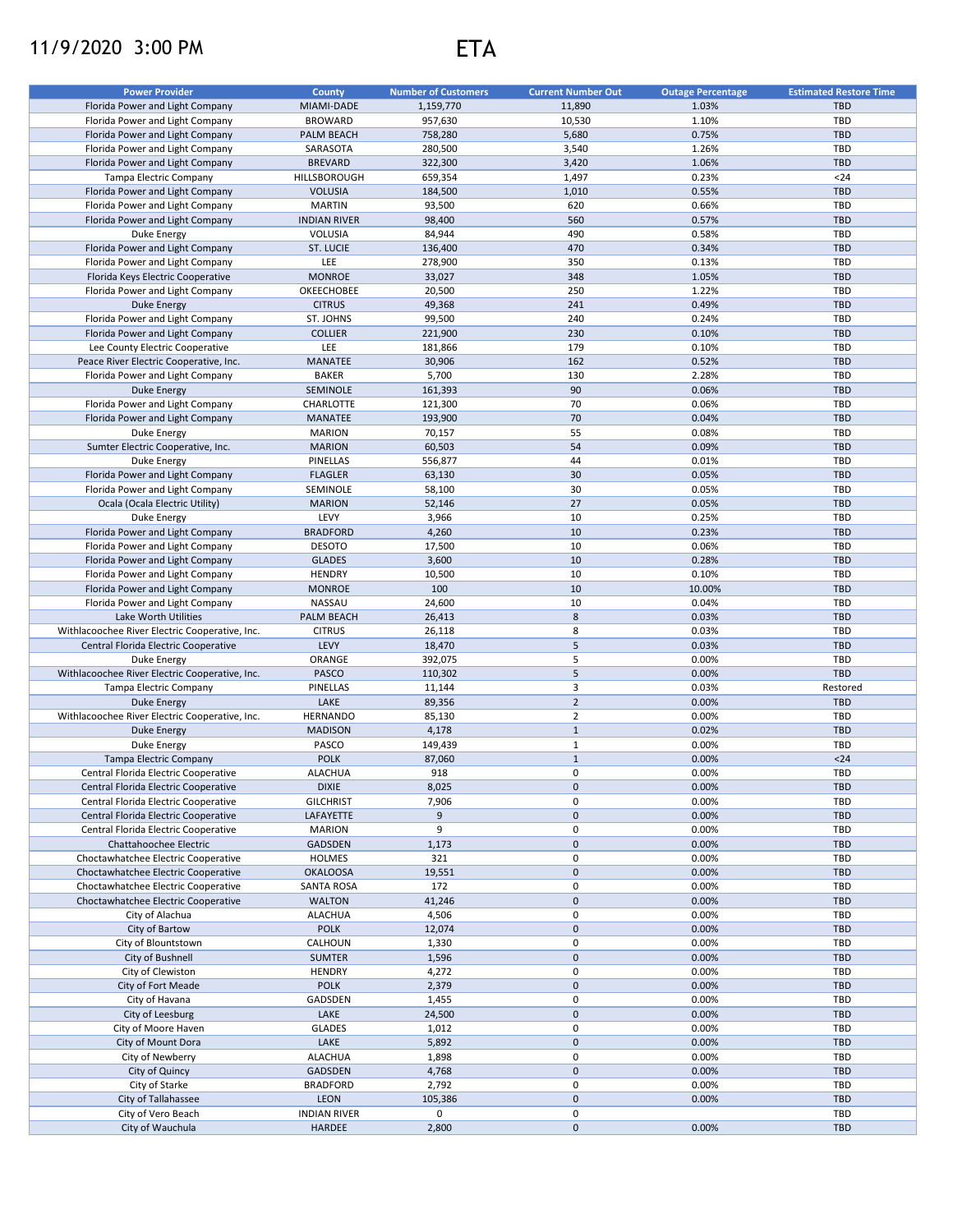## 11/9/2020 3:00 PM ETA

| City of Williston                                  | LEVY              | 1,462          | 0                   | 0.00% | TBD        |
|----------------------------------------------------|-------------------|----------------|---------------------|-------|------------|
| City of Winter Park                                | ORANGE            | 14,947         | $\mathbf 0$         | 0.00% | <b>TBD</b> |
|                                                    |                   |                |                     |       |            |
| Clay Electric Cooperative                          | <b>ALACHUA</b>    | 23,055         | 0                   | 0.00% | TBD        |
| Clay Electric Cooperative                          | <b>BAKER</b>      | 2,582          | $\mathbf 0$         | 0.00% | <b>TBD</b> |
|                                                    | <b>BRADFORD</b>   | 6,082          | 0                   | 0.00% | TBD        |
| Clay Electric Cooperative                          |                   |                |                     |       |            |
| Clay Electric Cooperative                          | <b>CLAY</b>       | 81,643         | $\mathbf 0$         | 0.00% | <b>TBD</b> |
| Clay Electric Cooperative                          | COLUMBIA          | 17,543         | $\pmb{0}$           | 0.00% | TBD        |
|                                                    |                   |                |                     |       |            |
| Clay Electric Cooperative                          | <b>DUVAL</b>      | 5              | $\pmb{0}$           | 0.00% | TBD        |
| Clay Electric Cooperative                          | <b>FLAGLER</b>    | 3              | $\pmb{0}$           | 0.00% | TBD        |
| Clay Electric Cooperative                          | <b>GILCHRIST</b>  | $\overline{4}$ | $\pmb{0}$           | 0.00% | <b>TBD</b> |
|                                                    |                   |                |                     |       |            |
| Clay Electric Cooperative                          | LAKE              | 2,317          | 0                   | 0.00% | TBD        |
| Clay Electric Cooperative                          | LEVY              | 744            | $\pmb{0}$           | 0.00% | <b>TBD</b> |
| Clay Electric Cooperative                          | <b>MARION</b>     | 16,903         | 0                   | 0.00% | TBD        |
|                                                    |                   |                |                     |       |            |
| Clay Electric Cooperative                          | <b>PUTNAM</b>     | 22,001         | $\pmb{0}$           | 0.00% | TBD        |
| Clay Electric Cooperative                          | SUWANNEE          | 5              | 0                   | 0.00% | TBD        |
| Clay Electric Cooperative                          | <b>UNION</b>      |                | $\mathbf 0$         | 0.00% | <b>TBD</b> |
|                                                    |                   | 3,932          |                     |       |            |
| Clay Electric Cooperative                          | <b>VOLUSIA</b>    | 2,239          | 0                   | 0.00% | TBD        |
| Duke Energy                                        | <b>ALACHUA</b>    | 5,245          | $\pmb{0}$           | 0.00% | <b>TBD</b> |
|                                                    |                   |                |                     |       |            |
| Duke Energy                                        | BAY               | 1,932          | $\pmb{0}$           | 0.00% | TBD        |
| Duke Energy                                        | <b>BREVARD</b>    | 15             | $\mathsf{O}\xspace$ | 0.00% | <b>TBD</b> |
| Duke Energy                                        | COLUMBIA          | 609            | 0                   | 0.00% | TBD        |
|                                                    |                   |                |                     |       |            |
| <b>Duke Energy</b>                                 | <b>DIXIE</b>      | 1,978          | $\mathsf{O}\xspace$ | 0.00% | <b>TBD</b> |
| Duke Energy                                        | <b>FLAGLER</b>    | 21             | 0                   | 0.00% | TBD        |
| Duke Energy                                        | <b>FRANKLIN</b>   | 10,895         | $\pmb{0}$           | 0.00% | <b>TBD</b> |
|                                                    |                   |                |                     |       |            |
| Duke Energy                                        | <b>GILCHRIST</b>  | 1,778          | 0                   | 0.00% | TBD        |
| <b>Duke Energy</b>                                 | <b>GULF</b>       | 6,798          | $\pmb{0}$           | 0.00% | <b>TBD</b> |
|                                                    |                   |                | 0                   | 0.00% | TBD        |
| Duke Energy                                        | <b>HAMILTON</b>   | 3,226          |                     |       |            |
| <b>Duke Energy</b>                                 | <b>HARDEE</b>     | 45             | $\mathsf{O}\xspace$ | 0.00% | <b>TBD</b> |
| Duke Energy                                        | <b>HERNANDO</b>   | 12,401         | $\pmb{0}$           | 0.00% | TBD        |
| <b>Duke Energy</b>                                 | <b>HIGHLANDS</b>  | 56,870         | $\mathsf{O}\xspace$ | 0.00% | <b>TBD</b> |
|                                                    |                   |                |                     |       |            |
| Duke Energy                                        | HILLSBOROUGH      | 25             | $\pmb{0}$           | 0.00% | TBD        |
| <b>Duke Energy</b>                                 | <b>JEFFERSON</b>  | 5,033          | $\mathsf{O}\xspace$ | 0.00% | <b>TBD</b> |
|                                                    |                   |                | $\pmb{0}$           |       |            |
| Duke Energy                                        | LAFAYETTE         | 907            |                     | 0.00% | <b>TBD</b> |
| <b>Duke Energy</b>                                 | <b>LEON</b>       | 67             | $\mathsf{O}\xspace$ | 0.00% | <b>TBD</b> |
| Duke Energy                                        | <b>OSCEOLA</b>    | 52,463         | 0                   | 0.00% | TBD        |
|                                                    |                   |                |                     |       |            |
| <b>Duke Energy</b>                                 | <b>POLK</b>       | 110,826        | $\mathbf 0$         | 0.00% | <b>TBD</b> |
| Duke Energy                                        | <b>SUMTER</b>     | 10,890         | 0                   | 0.00% | TBD        |
| Duke Energy                                        | SUWANNEE          | 865            | $\pmb{0}$           | 0.00% | <b>TBD</b> |
|                                                    |                   |                |                     |       |            |
| Duke Energy                                        | <b>TAYLOR</b>     | 6,474          | 0                   | 0.00% | TBD        |
| <b>Duke Energy</b>                                 | <b>WAKULLA</b>    | 7,307          | $\pmb{0}$           | 0.00% | <b>TBD</b> |
| Escambia River Electric Cooperative, Inc.          | <b>ESCAMBIA</b>   | 3,500          | 0                   | 0.00% | TBD        |
|                                                    |                   |                |                     |       |            |
| Escambia River Electric Cooperative, Inc.          | <b>SANTA ROSA</b> | 7,844          | $\mathbf 0$         | 0.00% | <b>TBD</b> |
| Florida Power and Light Company                    | <b>ALACHUA</b>    | 1,400          | 0                   | 0.00% | TBD        |
| Florida Power and Light Company                    | <b>CLAY</b>       | 1,000          | $\mathbf 0$         | 0.00% | <b>TBD</b> |
|                                                    |                   |                |                     |       |            |
| Florida Power and Light Company                    | COLUMBIA          | 14,500         | $\mathsf 0$         | 0.00% | TBD        |
| Florida Power and Light Company                    | <b>DUVAL</b>      | 10             | $\mathbf 0$         | 0.00% | <b>TBD</b> |
|                                                    |                   |                |                     |       |            |
| Florida Power and Light Company                    | HARDEE            | 30             | $\pmb{0}$           | 0.00% | TBD        |
| Florida Power and Light Company                    | <b>HIGHLANDS</b>  | 600            | $\mathbf 0$         | 0.00% | <b>TBD</b> |
| Florida Power and Light Company                    | ORANGE            | 10             | 0                   | 0.00% | TBD        |
|                                                    |                   |                |                     |       |            |
| Florida Power and Light Company                    | <b>OSCEOLA</b>    | 10             | $\mathbf 0$         | 0.00% | <b>TBD</b> |
| Florida Power and Light Company                    | PUTNAM            | 20,600         | 0                   | 0.00% | TBD        |
| Florida Power and Light Company                    | SUWANNEE          | 5,200          | $\mathbf 0$         | 0.00% | <b>TBD</b> |
|                                                    |                   |                |                     |       |            |
| Florida Power and Light Company                    | <b>UNION</b>      | 1,800          | 0                   | 0.00% | TBD        |
| Florida Public Utilities Corporation               | <b>CALHOUN</b>    | 842            | $\mathbf 0$         | 0.00% | Restored   |
| Florida Public Utilities Corporation               | <b>JACKSON</b>    | 10,523         | 0                   | 0.00% | Restored   |
|                                                    |                   |                |                     |       |            |
| Florida Public Utilities Corporation               | <b>LIBERTY</b>    | 769            | $\pmb{0}$           | 0.00% | Restored   |
| Florida Public Utilities Corporation               | NASSAU            | 16,658         | 0                   | 0.00% | Restored   |
| Fort Pierce Utilities Authority                    | ST. LUCIE         | 28,827         | $\pmb{0}$           | 0.00% | TBD        |
|                                                    |                   |                |                     |       |            |
| Gainesville (Gainesville Regional Utilities - GRU) | <b>ALACHUA</b>    | 98,500         | 0                   | 0.00% | TBD        |
| Glades Electric Cooperative, Inc.                  | <b>GLADES</b>     | 3,028          | $\pmb{0}$           | 0.00% | <b>TBD</b> |
|                                                    |                   |                |                     |       |            |
| Glades Electric Cooperative, Inc.                  | HARDEE            | 0              | 0                   |       | TBD        |
| Glades Electric Cooperative, Inc.                  | <b>HENDRY</b>     | 3,683          | $\mathsf{O}\xspace$ | 0.00% | <b>TBD</b> |
| Glades Electric Cooperative, Inc.                  | <b>HIGHLANDS</b>  | 7,461          | 0                   | 0.00% | TBD        |
|                                                    |                   |                |                     |       |            |
| Glades Electric Cooperative, Inc.                  | OKEECHOBEE        | 2,353          | $\mathbf 0$         | 0.00% | <b>TBD</b> |
| Green Cove Springs Electric                        | <b>CLAY</b>       | 4,041          | 0                   | 0.00% | TBD        |
| Gulf Coast Electric Cooperative, Inc.              | BAY               | 11,878         | $\mathsf{O}\xspace$ | 0.00% | <b>TBD</b> |
|                                                    |                   |                |                     |       |            |
| Gulf Coast Electric Cooperative, Inc.              | CALHOUN           | 1,793          | 0                   | 0.00% | TBD        |
| Gulf Coast Electric Cooperative, Inc.              | <b>GULF</b>       | 4,247          | $\mathsf{O}\xspace$ | 0.00% | <b>TBD</b> |
| Gulf Coast Electric Cooperative, Inc.              | <b>JACKSON</b>    | 50             | $\pmb{0}$           | 0.00% | TBD        |
|                                                    |                   |                |                     |       |            |
| Gulf Coast Electric Cooperative, Inc.              | <b>WALTON</b>     | 99             | $\mathbf 0$         | 0.00% | <b>TBD</b> |
| Gulf Coast Electric Cooperative, Inc.              | WASHINGTON        | 2,484          | 0                   | 0.00% | TBD        |
|                                                    |                   |                | $\mathbf 0$         | 0.00% |            |
| <b>Gulf Power Company</b>                          | BAY               | 99,515         |                     |       | Restored   |
| <b>Gulf Power Company</b>                          | <b>ESCAMBIA</b>   | 153,712        | 0                   | 0.00% | Restored   |
| <b>Gulf Power Company</b>                          | <b>HOLMES</b>     | 2,639          | $\pmb{0}$           | 0.00% | Restored   |
|                                                    |                   |                |                     |       |            |